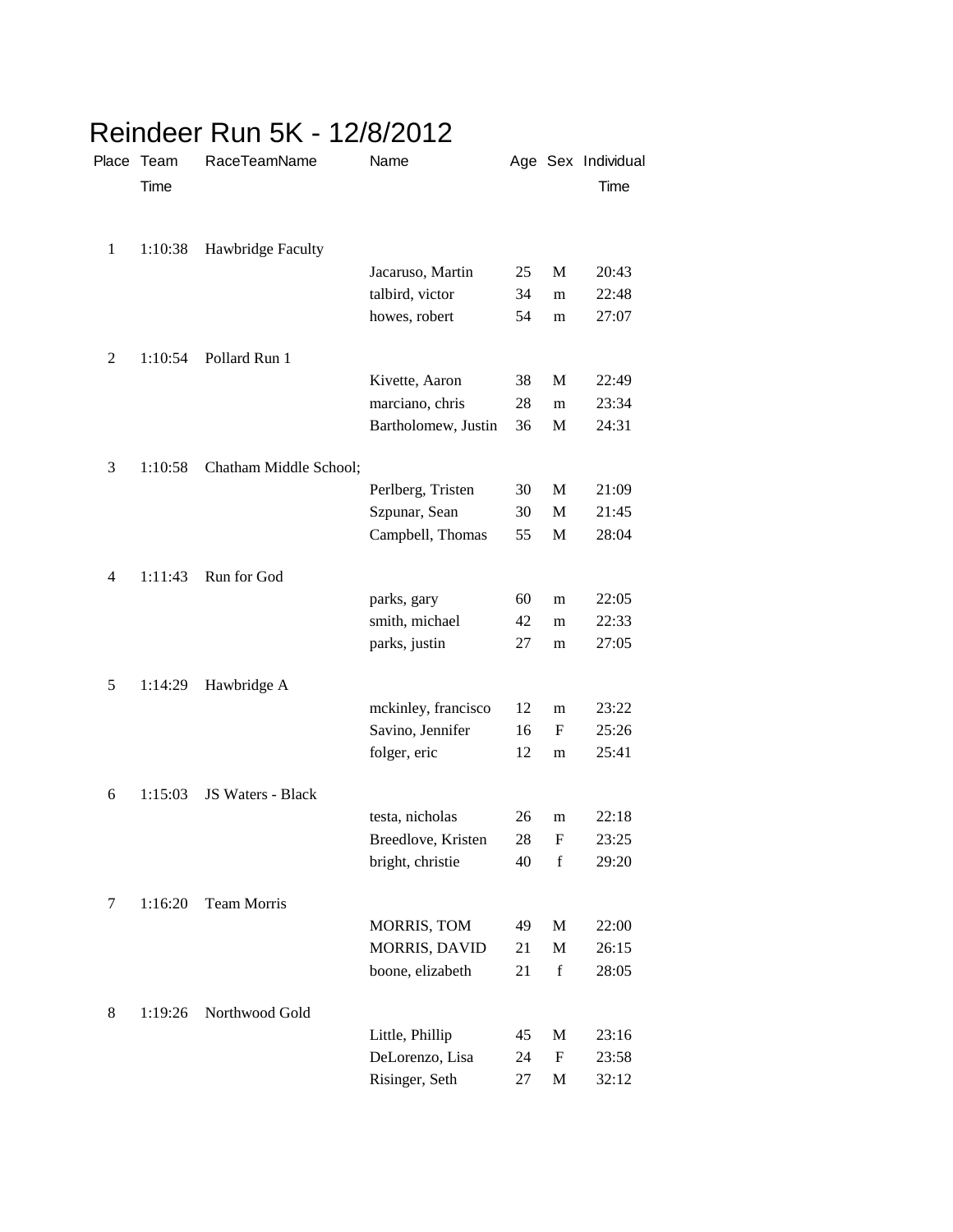| 9  | 1:22:17 | <b>Siler City Elementary</b> |                        |    |             |       |
|----|---------|------------------------------|------------------------|----|-------------|-------|
|    |         |                              | collupa, tyler         | 14 | m           | 22:40 |
|    |         |                              | hedrick, joanna        | 49 | f           | 27:25 |
|    |         |                              | collupa, linda         | 49 | $\mathbf f$ | 32:12 |
|    |         |                              |                        |    |             |       |
| 10 | 1:24:56 | Is this the warm up?         |                        |    |             |       |
|    |         |                              | Bowling, Chris         | 38 | $\mathbf M$ | 25:07 |
|    |         |                              | Pillars, Wendi         | 43 | $\mathbf f$ | 26:04 |
|    |         |                              | williams, stephen      | 27 | m           | 33:45 |
|    |         |                              |                        |    |             |       |
| 11 | 1:26:42 | Cooks                        |                        |    |             |       |
|    |         |                              | Cook, Jeff             | 33 | M           | 24:08 |
|    |         |                              | Griffin, Jackie        | 56 | $\mathbf F$ | 31:16 |
|    |         |                              | COOK, JACLYN           | 30 | $\mathbf F$ | 31:18 |
|    |         |                              |                        |    |             |       |
| 12 | 1:27:34 | Team Ganyemi                 |                        |    |             |       |
|    |         |                              | ganyemi, ava mae       | 9  | $\mathbf f$ | 29:00 |
|    |         |                              | ganyemi, makayla       | 10 | $\mathbf f$ | 29:17 |
|    |         |                              | ganyemi, steve         | 38 | m           | 29:17 |
| 13 | 1:29:34 | <b>VCE Dream Team</b>        |                        |    |             |       |
|    |         |                              | hudson, chase          | 29 | m           | 23:38 |
|    |         |                              | liles hudson, caroline | 23 | $\mathbf f$ | 28:44 |
|    |         |                              | teague, brittany       | 24 | $\mathbf f$ | 37:12 |
|    |         |                              |                        |    |             |       |
| 14 | 1:29:39 | Moncure School               |                        |    |             |       |
|    |         |                              | Pedigo, Bret           | 44 | M           | 28:01 |
|    |         |                              | pedigo, rachel         | 14 | $\mathbf f$ | 30:35 |
|    |         |                              | moore, kim             | 44 | $\mathbf f$ | 31:03 |
|    |         |                              |                        |    |             |       |
| 15 | 1:30:52 | JS Waters - White            |                        |    |             |       |
|    |         |                              | Campbell, Angela       | 46 | $\mathbf F$ | 29:17 |
|    |         |                              | McIntyre, Donna        | 52 | F           | 30:42 |
|    |         |                              | Burkhead, Sabrina      | 35 | F           | 30:53 |
|    |         |                              |                        |    |             |       |
| 16 | 1:32:22 | Hawbridge B                  |                        |    |             |       |
|    |         |                              | yoder, will            | 13 | m           | 24:06 |
|    |         |                              | carter, zachery        | 14 | m           | 34:04 |
|    |         |                              | carter, damian         | 13 | m           | 34:12 |
|    |         |                              |                        |    |             |       |
| 17 | 1:32:39 | <b>Fantastic Four</b>        |                        |    |             |       |
|    |         |                              | hackney, trevor        | 16 | m           | 26:34 |
|    |         |                              | hackney, loretta       | 43 | $\mathbf f$ | 33:02 |
|    |         |                              | merrill, lauren        | 16 | $\mathbf f$ | 33:03 |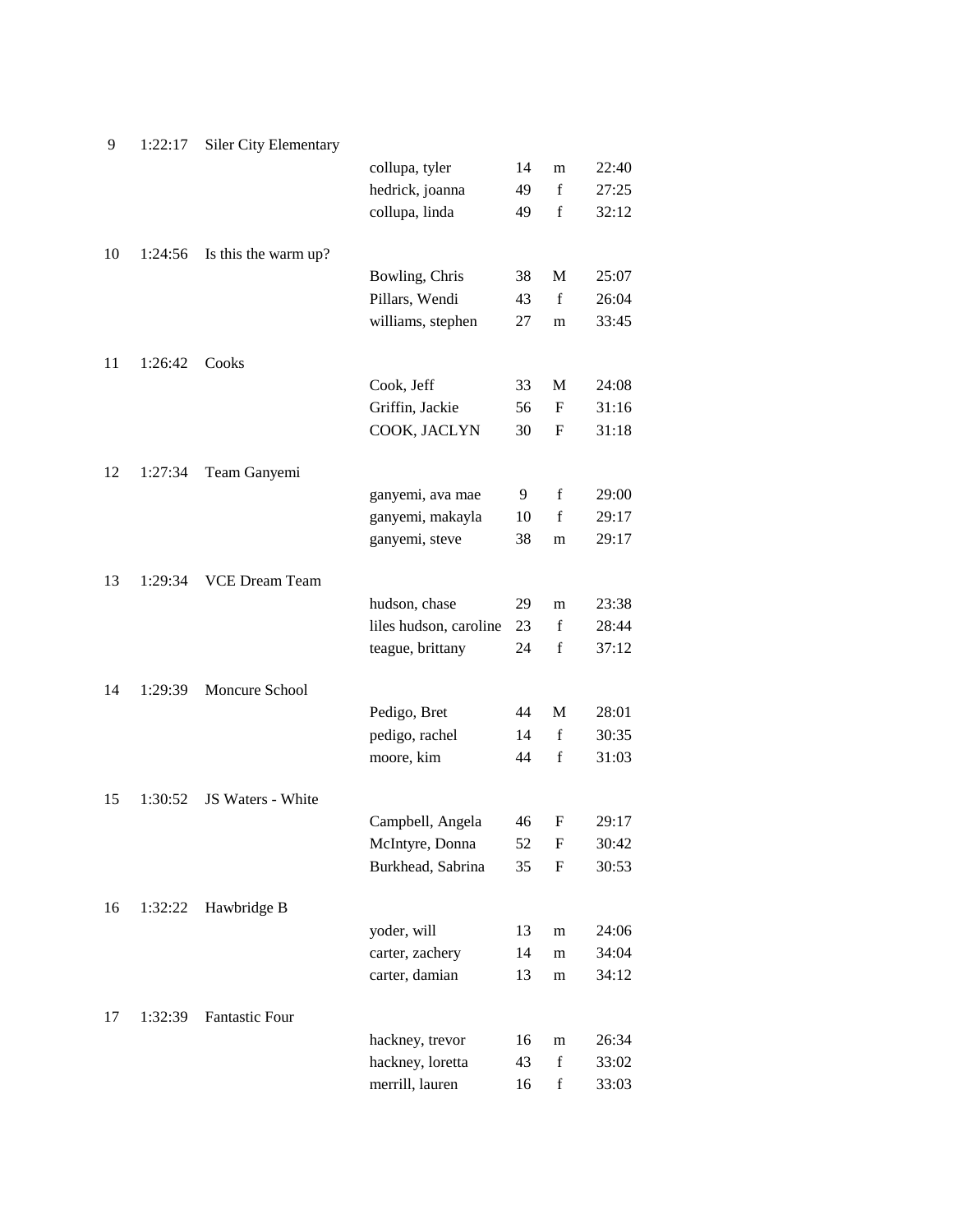| 18 | 1:32:50 | Run for God 2                 |                     |                  |             |       |
|----|---------|-------------------------------|---------------------|------------------|-------------|-------|
|    |         |                               | Caviness, Leslie    | 31               | F           | 26:06 |
|    |         |                               | Waugh, Rachael      | 58               | F           | 27:31 |
|    |         |                               | hunter, ruby        | 54               | $\mathbf f$ | 39:13 |
| 19 | 1:36:41 | <b>Bears</b>                  |                     |                  |             |       |
|    |         |                               | smith, ian          | 49               | m           | 27:07 |
|    |         |                               | angelacci, bonnie   | $\boldsymbol{0}$ | $\mathbf f$ | 33:26 |
|    |         |                               | stensland, mitchell | 50               | m           | 36:08 |
| 20 | 1:36:51 | <b>Woods Charter</b>          |                     |                  |             |       |
|    |         |                               | kauftheil, ari      | 9                | m           | 28:55 |
|    |         |                               | Kauftheil, Randy    | 54               | М           | 28:55 |
|    |         |                               | laethem, emery      | $\boldsymbol{0}$ | m           | 39:01 |
| 21 | 1:39:11 | JS Waters - Red               |                     |                  |             |       |
|    |         |                               | Oldham, Avajan      | 47               | F           | 28:40 |
|    |         |                               | goldston, beth      | 60               | $\mathbf f$ | 30:53 |
|    |         |                               | moore, catherine    | 41               | $\mathbf f$ | 39:38 |
| 22 | 1:42:02 | <b>Fabo Runners</b>           |                     |                  |             |       |
|    |         |                               | powell, deuce       | 10               | m           | 29:48 |
|    |         |                               | Powell, Cherice     | 36               | F           | 33:20 |
|    |         |                               | powell, cera        | 12               | $\mathbf f$ | 38:54 |
| 23 | 1:45:38 | The J Pea's                   |                     |                  |             |       |
|    |         |                               | johnson, abby       | 11               | $\mathbf f$ | 32:55 |
|    |         |                               | Johnson, Pete       | 44               | M           | 36:21 |
|    |         |                               | johnson, emi        | 9                | $\mathbf f$ | 36:22 |
| 24 | 1:55:40 | Pollard Middle                |                     |                  |             |       |
|    |         |                               | streets, dennis     | 60               | m           | 27:46 |
|    |         |                               | streets, dawn       | 46               | $\mathbf f$ | 43:09 |
|    |         |                               | streets, matt       | 14               | m           | 44:45 |
| 25 | 2:02:02 | Silk Hope Gliding Eagles      |                     |                  |             |       |
|    |         |                               | mclaurin, karen     | 37               | $\mathbf f$ | 37:45 |
|    |         |                               | teague, dana        | 40               | $\mathbf f$ | 41:41 |
|    |         |                               | daniel, michelle    | 43               | $\mathbf f$ | 42:36 |
| 26 | 2:04:16 | JS Running Waters - Dark Gray |                     |                  |             |       |
|    |         |                               | moore, macon        | 19               | m           | 29:22 |
|    |         |                               | moore, leigh        | 49               | $\mathbf f$ | 44:27 |
|    |         |                               | dowdy, barbara      | 55               | $\mathbf f$ | 50:27 |